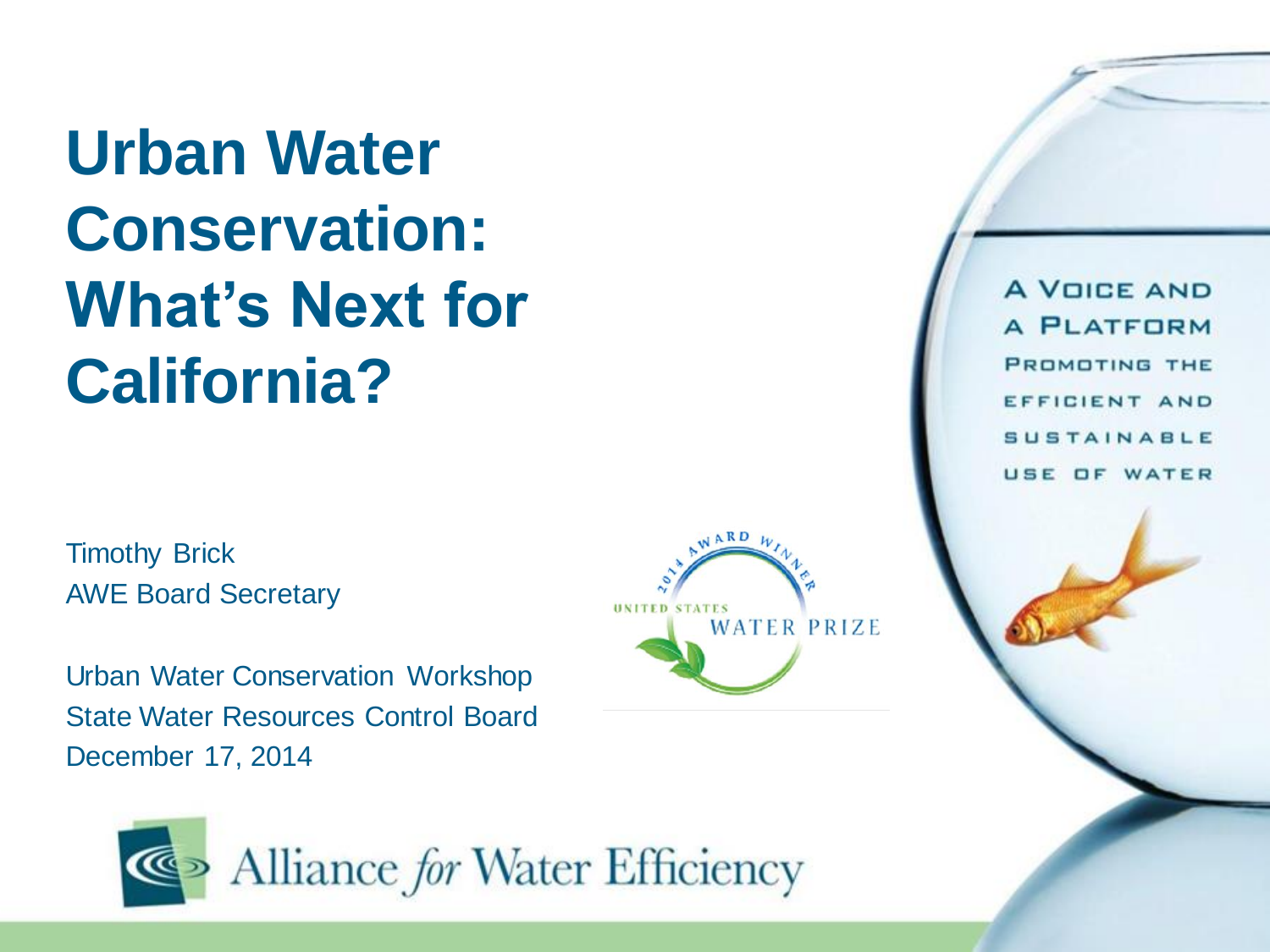## **Alliance for Water Efficiency**

**North American non-profit organization** dedicated to the efficient and sustainable use of water

- **Advocate for water efficiency policies,** programs, best practices and research
- **Provide technical assistance to water** utilities and other water-using stakeholders
- **Focus areas: water and energy,** conservation rates, planning tools, research on outdoor water use
- Based in Chicago, but 26% of our members are in California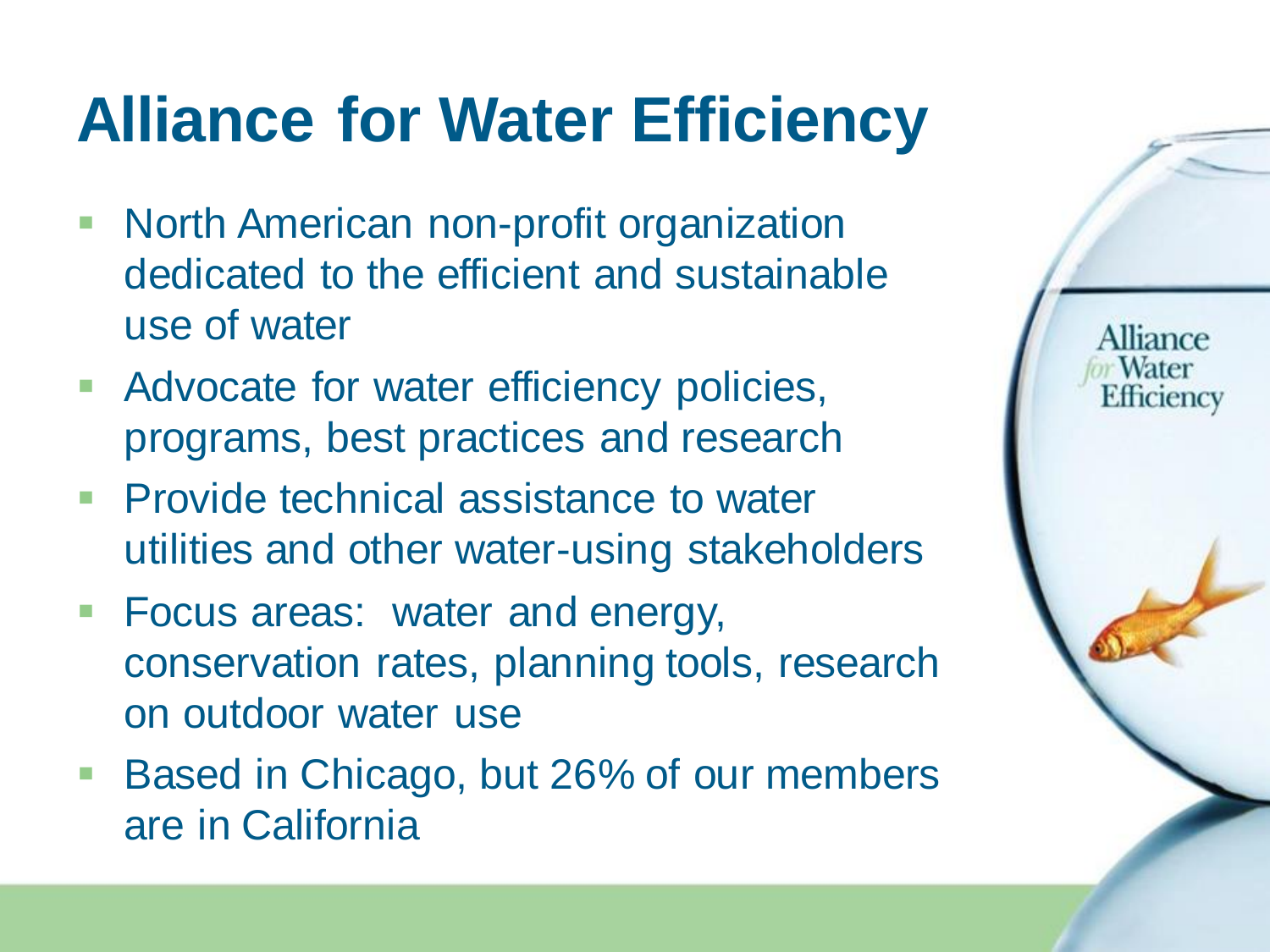#### **Issues to Cover**

- 1. Measuring Reductions from Conservation Programs
- 2. Replacing Inefficient Plumbing Throughout the State
- 3. Reducing Outdoor Water Use
- 4. Reducing Water Loss in Water Distribution Systems
- 5. Designing Drought Rates
- 6. Designing Guidelines for New Development

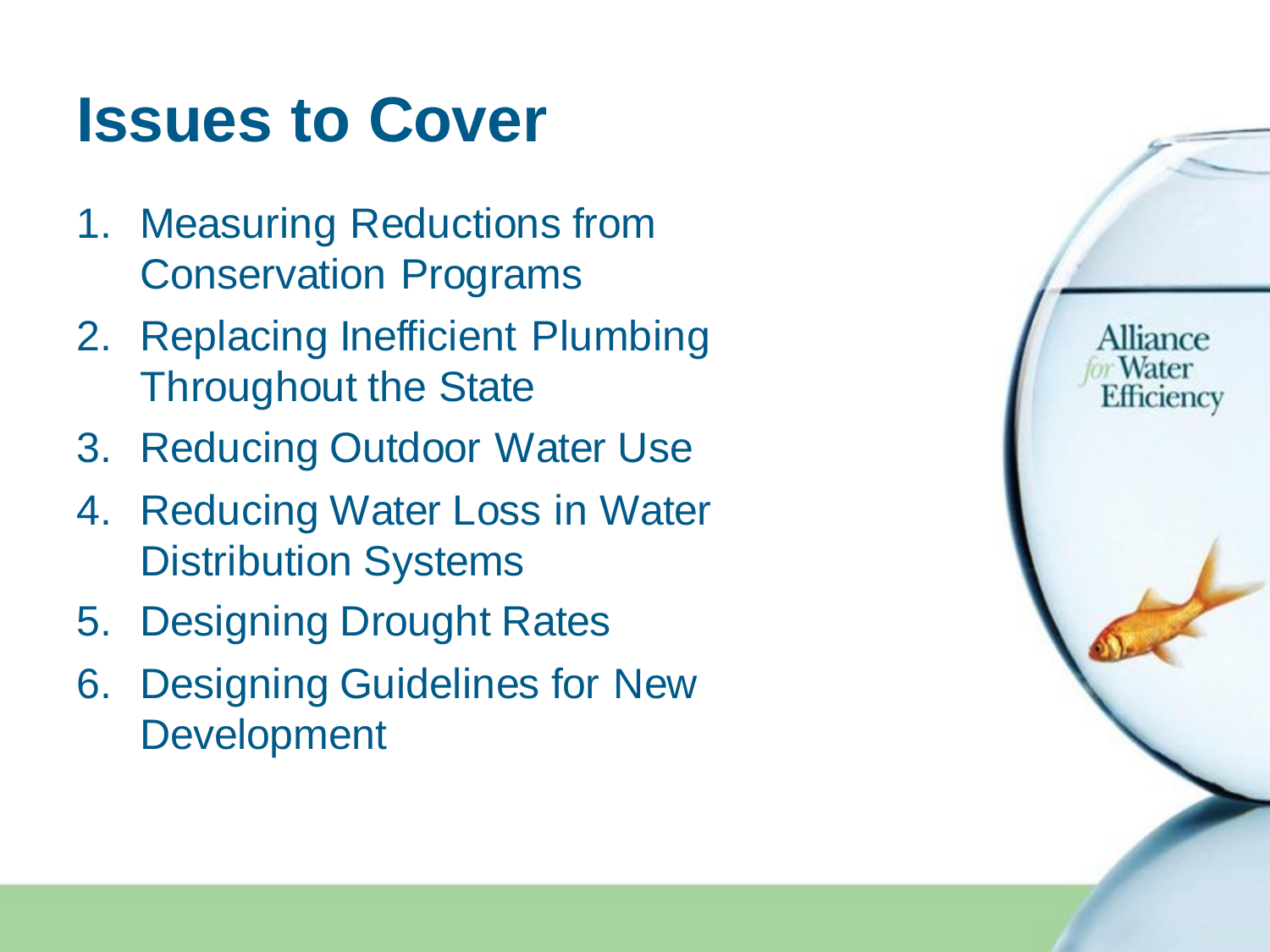## **Measuring Reductions**

- Comparing current monthly % reductions across all water providers is an imperfect metric
- **Does not measure overall efficiency for** the provider nor does it account for past reductions pre-drought
- **Compare residential per capita numbers,** but still adjust for local ET
- **January residential per capita numbers** will be more comparable since outdoor water use will distort the results as much

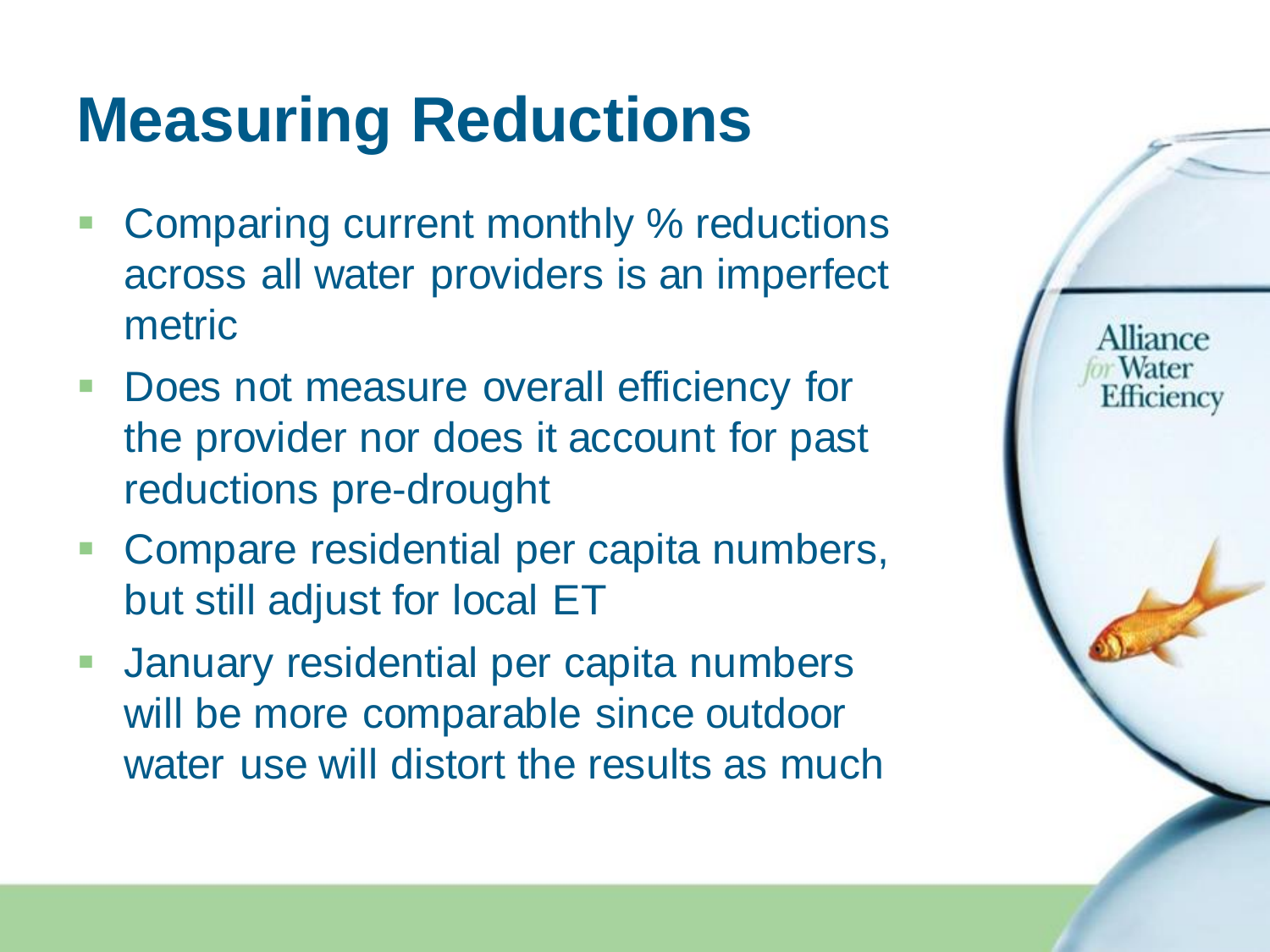## **Replacing Inefficient Plumbing**

- **A significant water savings opportunity** still exists in replacing existing high flow plumbing fixtures
- An estimated 4 million existing 3.5 gpf and 5.0 gpf toilets remain in CA homes
- Replacing those 4 million toilets in a statewide retrofit program could yield 90,000 AFY for 20 years
- This totals 1,800,000 AF of water at a cost as low as \$333 per AF
- **This is highly cost effective water supply**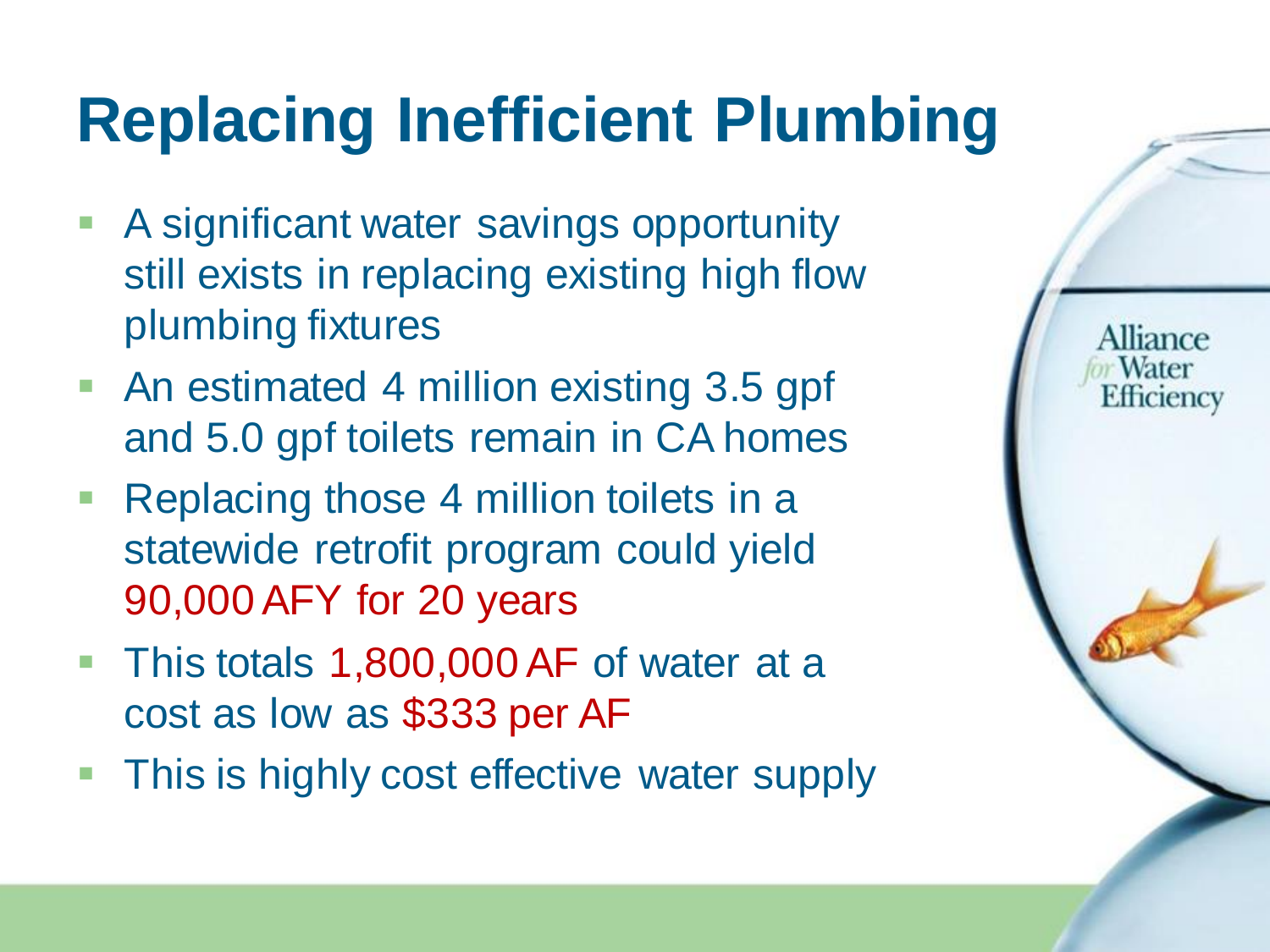## **Reducing Outdoor Water Use**

- Still our highest urban water use in some parts of CA up to 80% of urban residential water use is urban outdoor irrigation
- **Nore work needs to be done in this** important area
- **Drought restrictions not very effective if** they allow 3 days a week watering
- Comprehensive standards are needed for irrigation equipment efficiency, landscape redesign, and outdoor water budgeting

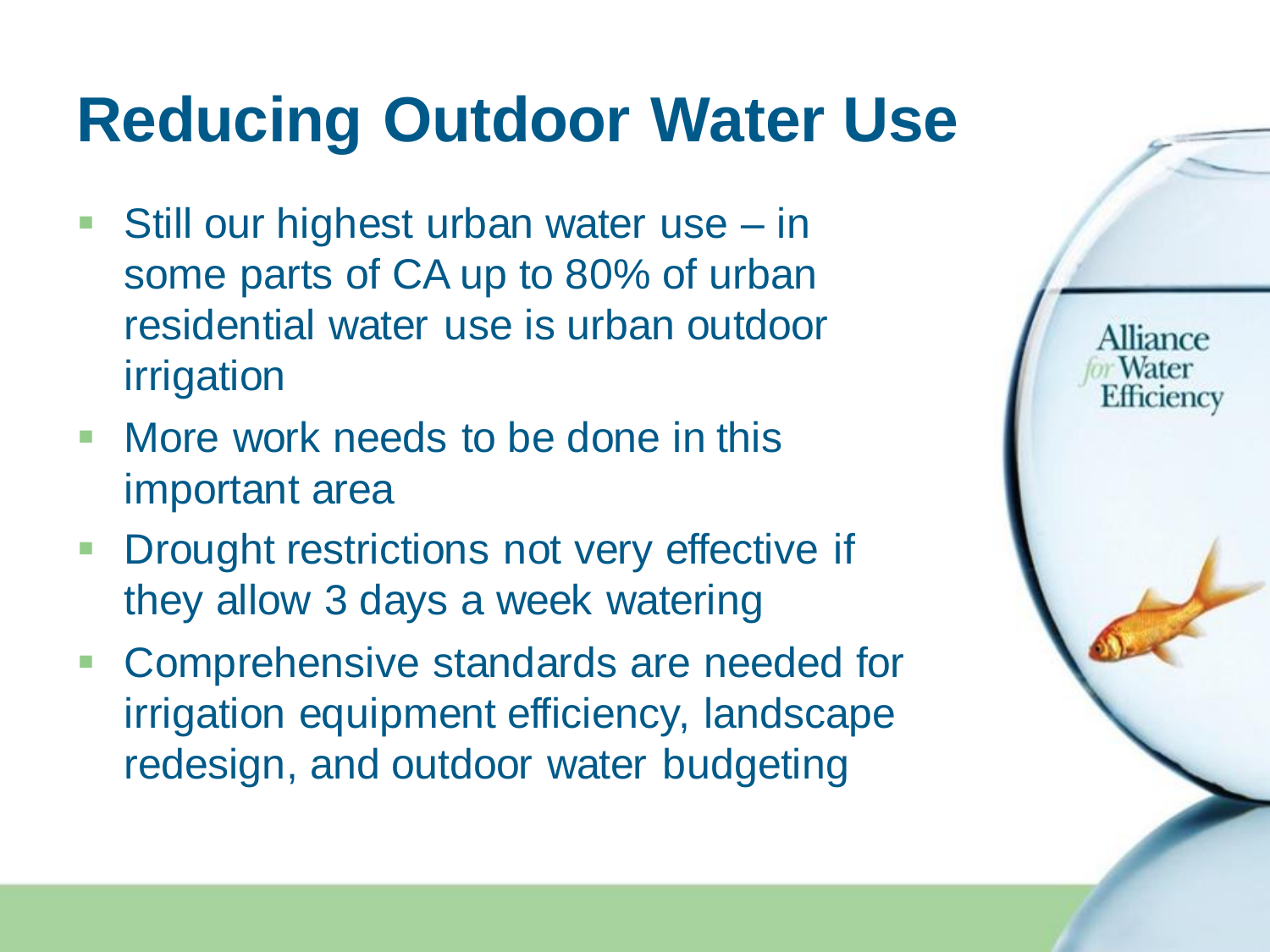## **Reducing Water Loss**

- **New methods developed for water** providers to measure their true nonrevenue water, adopted by AWWA in the M36 Manual and software
- **Unaccounted for water" is no longer an** acceptable term or practice
- % non revenue water comparisons across water providers do not measure system efficiency
- State Board should require annual M36 audits and tracking of performance indicators (e.g. gallons/connection/day)

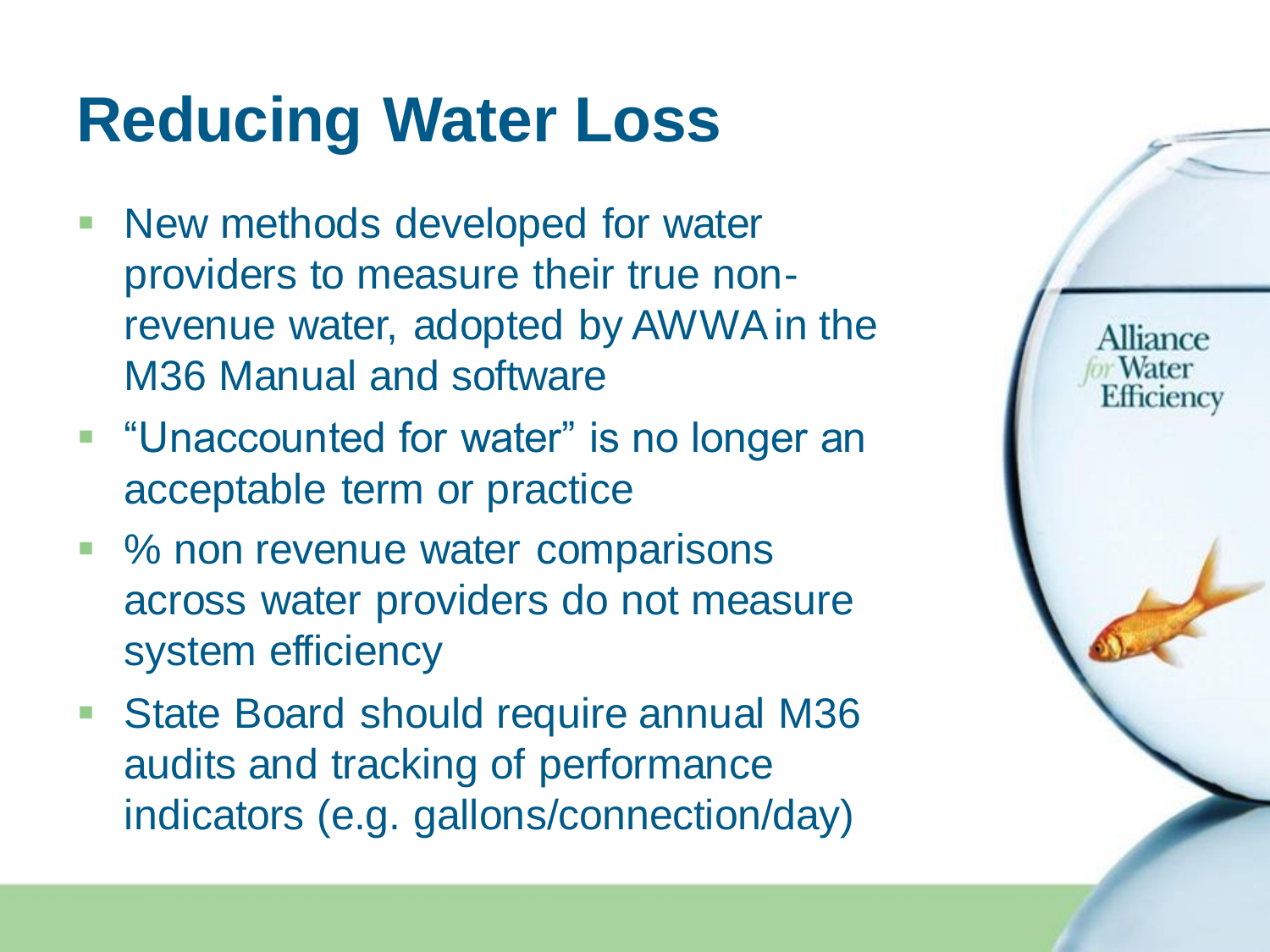## **Designing Drought Rates**

- **Lower demand from drought restrictions** means reduced sales revenue
- **Reduced sales revenue can mean not fully** collecting system fixed costs

- **Drought Rates are effective if designed to** encourage conservation but don't sacrifice revenue stability
- AWE has developed a program to assist California water agencies with a handbook and a rates model
- Regional Workshops could demonstrate the rates tools to water agency managers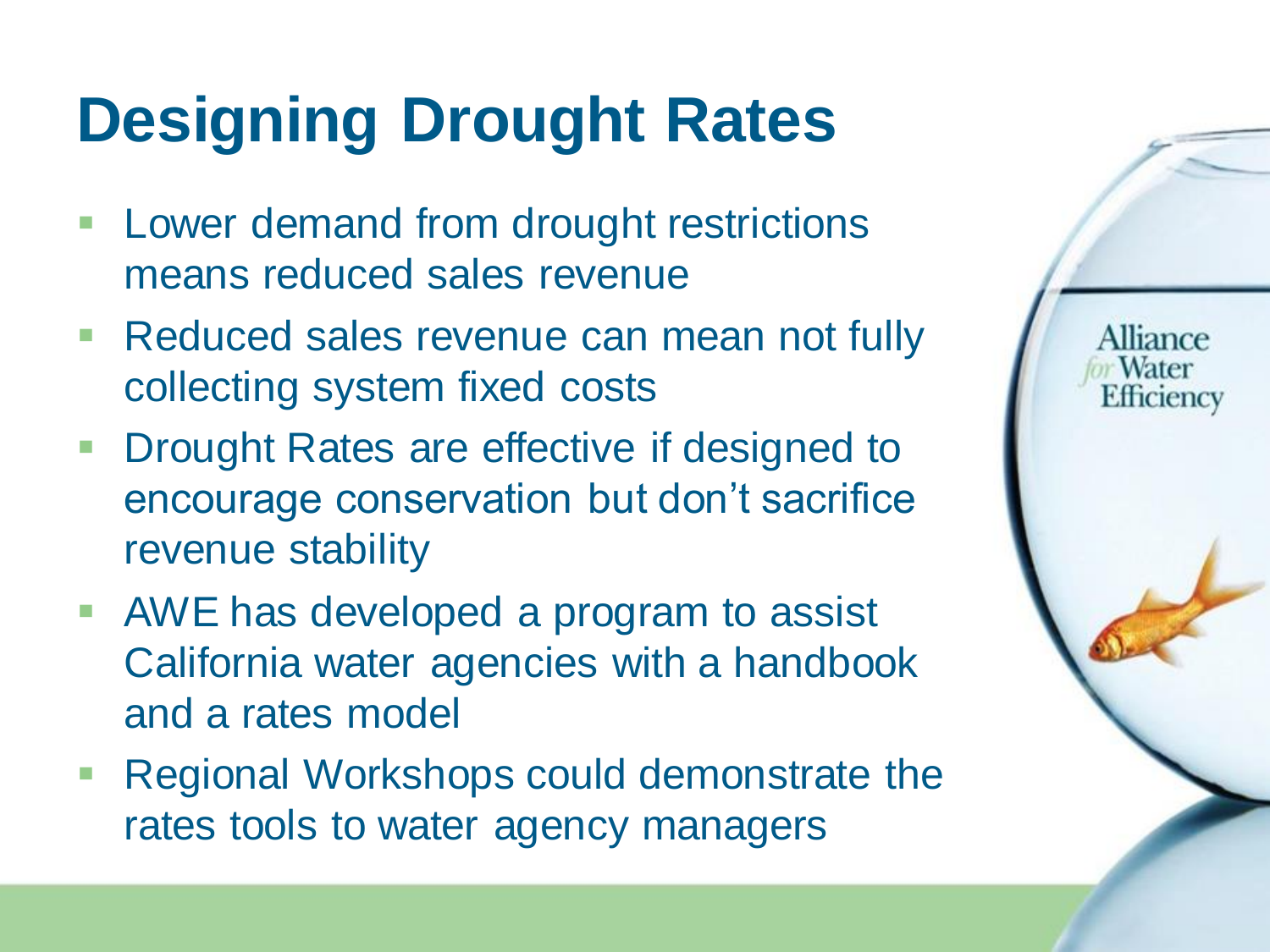## **Financing Sustainable Water**

- **Building Better Rates in an Uncertain World:** A Handbook to explain key concepts, provide case studies and implementation advice
- **AWE Sales Forecasting and Rate Model:**An innovative, userfriendly tool to model scenarios, solve for flaws, and incorporate uncertainty into rate making
- **FinancingSustainableWater.org:**  Web-based resources to convene the latest research and information in one location

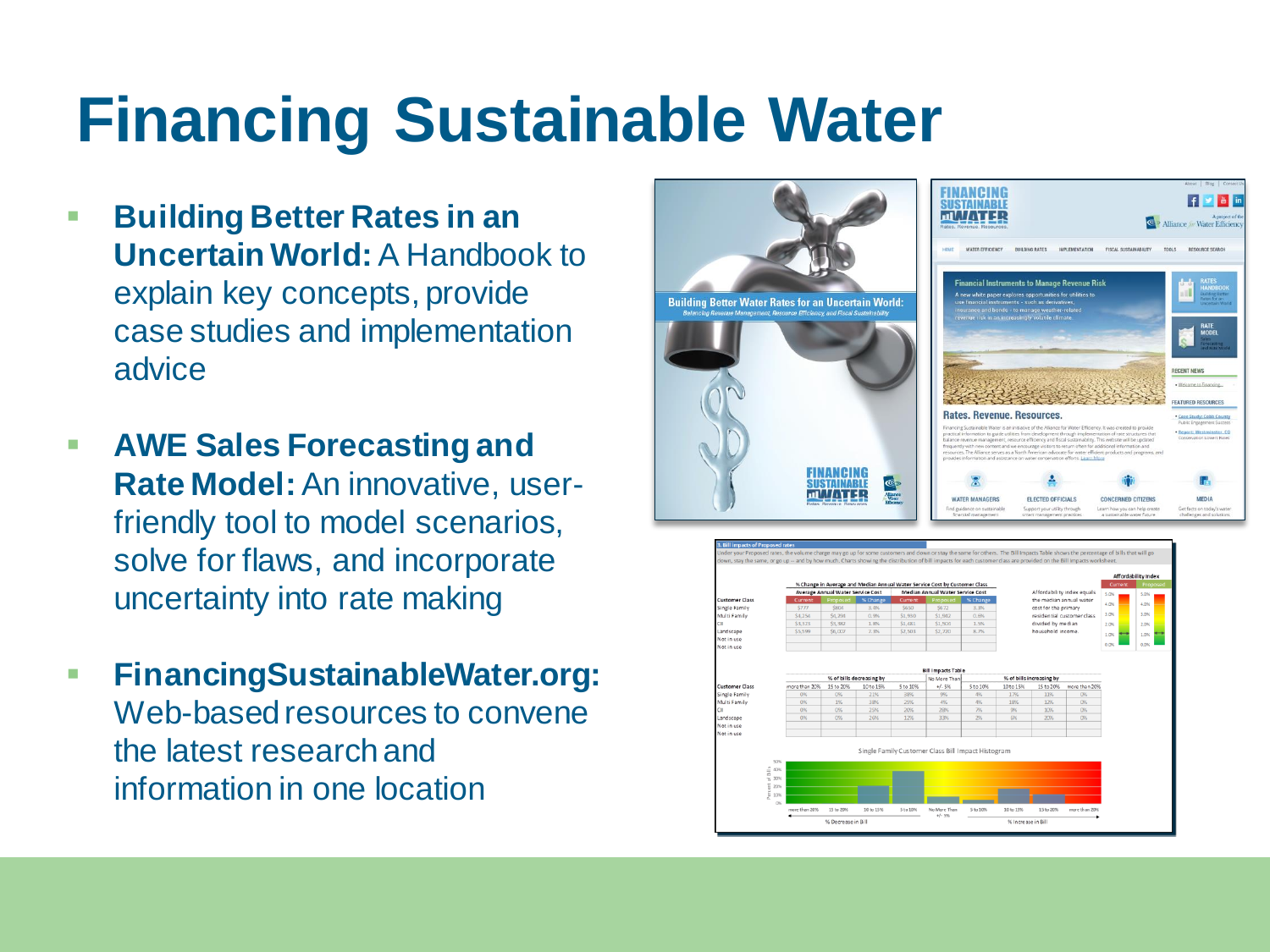## **Guidelines for New Development**

- **New construction should maximize water** reuse on site
- **AWE developing a new overlay land use** ordinance for "water neutral" development
- **Adoption by local communities would be** voluntary
- **New development would need to "offset"** their water use by retrofitting somewhere else in the service area, reusing all water on site, or storing rain and storm water for irrigation use
- **Ordinance will be ready in 2016**